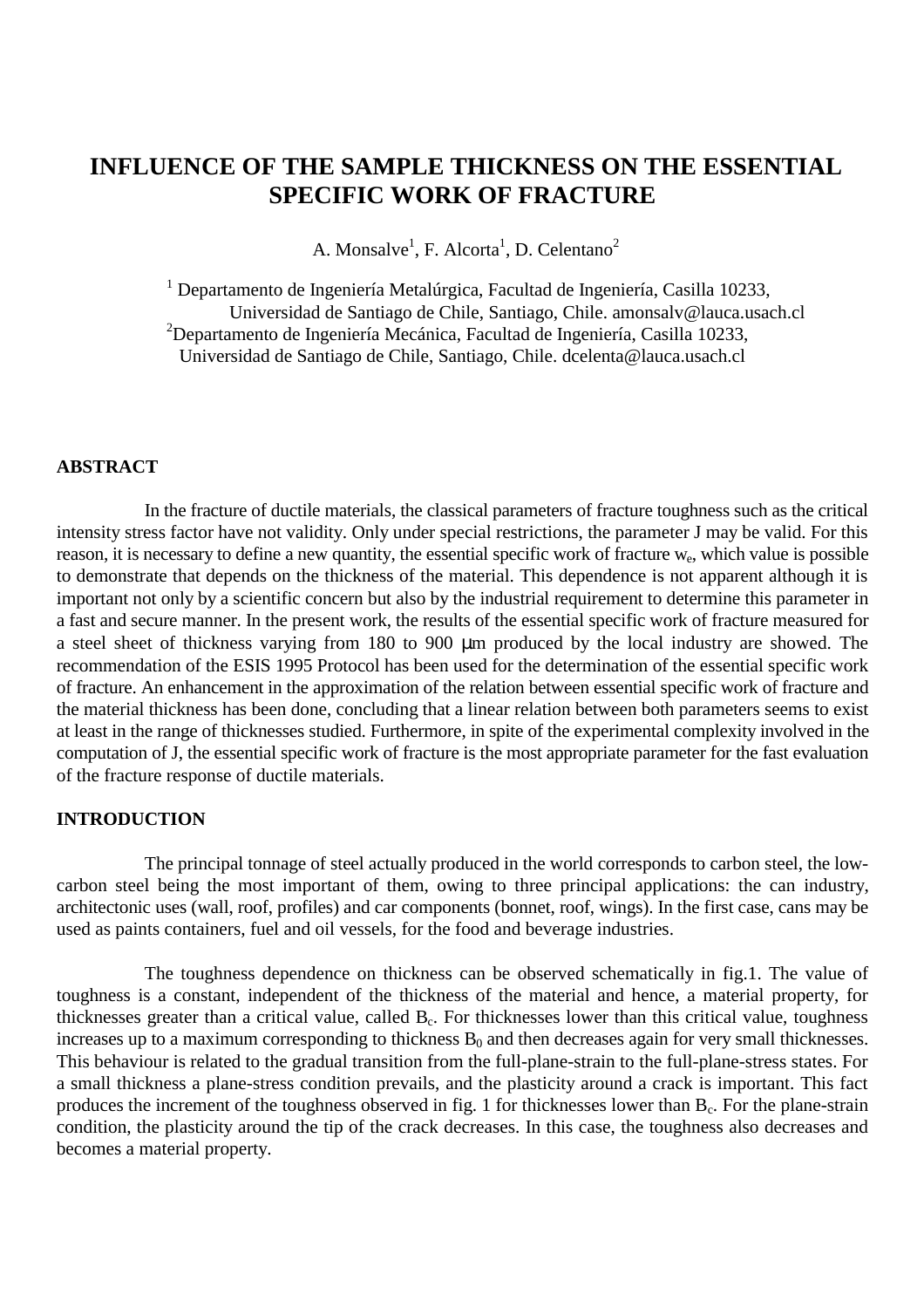

Figure 1. - Toughness as a function of thickness.

The critical thickness  $B_c$  may be determined from the following equation [1,2]:

$$
B_c = 2.5 \left( \frac{K_{lc}}{\sigma_{ys}} \right)^2 \tag{1}
$$

where  $K_{IC}$  corresponds to the plane-strain toughness, independent of the thickness and  $\sigma_{vs}$  is the tensile yield stress of the material. For thicknesses below  $B_0$ , different tendencies of toughness have been observed.

In this work, the dependence between toughness and thickness under a plane-stress state is studied, for two different low carbon steels. To this end, the concept of specific essential work of fracture, proposed by Broberg [3], is applied and thus replacing the toughness for very ductile materials under plane stress condition. If a fracture process is considered, the non-elastic zone near the crack can be separated in the process zone, where the fracture takes place and the outer plastic zone, where plastic strain occurs, see figure 2. Hence, it can be concluded that the total work of fracture is the sum of the essential work occurring in the process zone plus the non-essential work, corresponding to the outer plastic zone. The former is directly related to the energy required to produce two new surfaces of a fractured material and it is called the essential work of fracture  $W_{e}$ . The second is the work related to the plastic deformation around the crack and it is called the non-essential plastic work,  $W_p$ . The total work of fracture,  $W_f$  can be expressed then as [3]:

$$
W_f = W_e + W_p \tag{2}
$$

It can be demonstrated that  $W_f$  can be expressed as

$$
W_f = l t w_e + \beta l^2 t w_p \tag{3}
$$

where w<sub>e</sub> is the essential specific work of fracture, w<sub>p</sub> is the non-essential specific work of fracture,  $\beta$  is a shape factor of the outer plastic zone, l is the ligament length and t is the thickness of the sample. Dividing  $W_f$  by the area of the fracture surface lt, equation (3) gives:

$$
w_f = w_e + \beta l w_p \tag{4}
$$

In this equation,  $w_f$  is the specific total work of fracture,  $w_e$  represents the work that is consumed per unit area in the fracture-process zone and represents a material property for a given thickness. The term  $w_p$  corresponds to the plastic work dissipated per unit of volume of the material.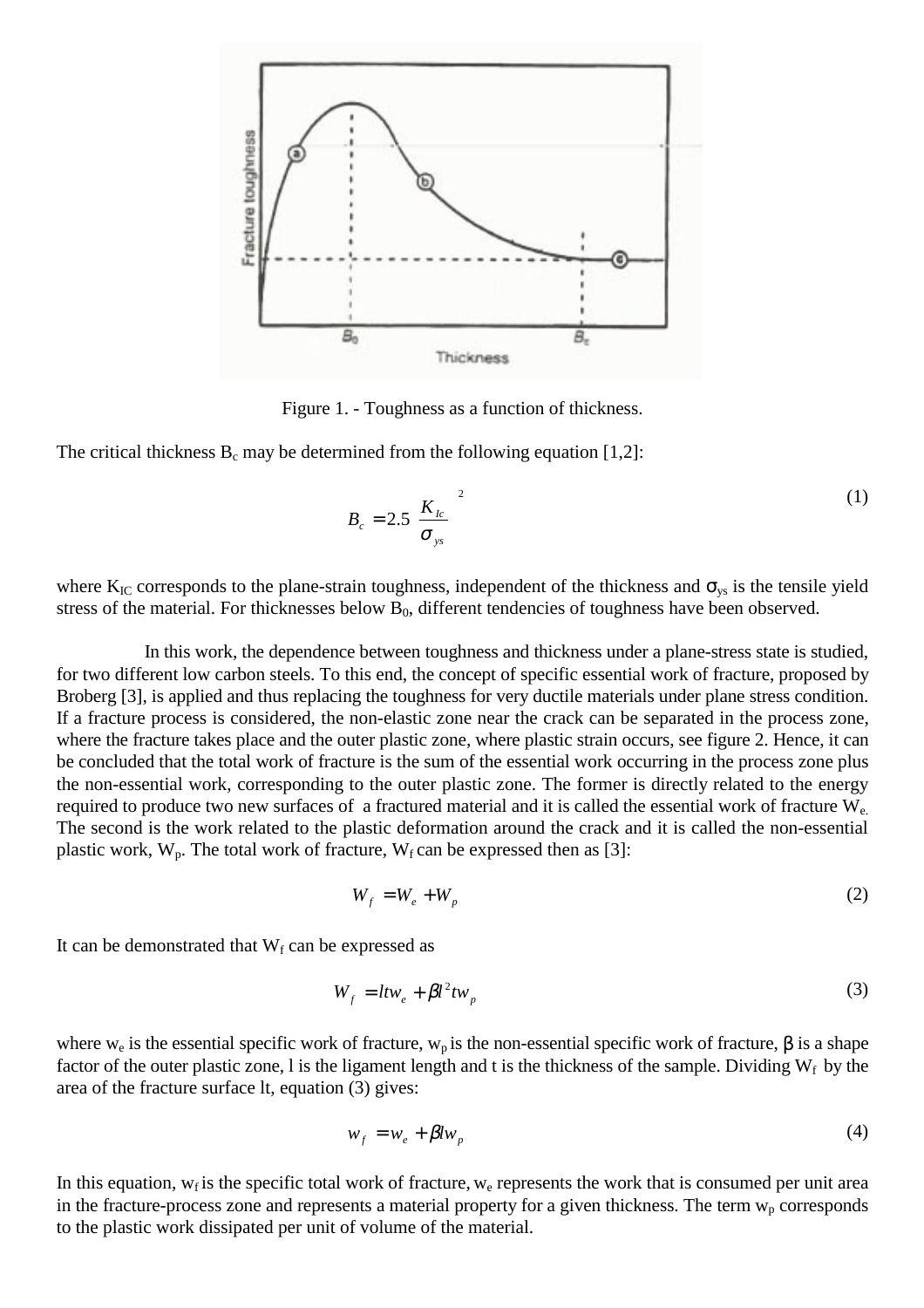Equation (4) shows the linear relationship between the specific total work of fracture  $w_f$  and the ligament length. In order to compute the essential specific work of fracture, it is necessary to test a number of samples with different ligament lengths. Then, plotting  $w_f$  versus ligament length,  $w_e$  can be obtained, by intercepting the straight line with the vertical axis.

#### **EXPERIMENTAL PROCEDURE**

The sample used in the experimental procedure can be seen in figure 2. This sample is called DENT, Double Edge-Notched Tension [4].



Figure 2.- (a) Schematic representation of the plastic zone in the material; (b) Geometry of the sample.

Some restrictions must be satisfied by these samples. First, the ligament length must be lower than w/3, w being the width of the sample. The objective of this restriction is to avoid the behaviour of the crack be affected by the edge effects. Second, the ligament length must be lower than  $2r_p$ , where  $r_p$  is the radius of the

plastic zone which is given by the linear elastic fracture mechanics [5,6] as  $\left(\frac{1}{2\pi}\right)^K c$   $\left(\frac{1}{2\pi}\right)^2$ ľ *Y*  $\int_{\pi}^{\pi} \left| \int_{\sigma}^{K_c} \right|^2$  for a circular zone.

In this manner, the ligament length controls the size of the plastic zone, since the overall length is in plastic deformation when fracture occurs. Finally, in order to induce a plane-stress state, it is necessary that the ligament length be greater than 3 times the thickness [7-10]. These three conditions can be expressed as:

$$
3t \le l \le min(w/3, 2r_p) \tag{5}
$$

Two steels were studied in this work, whose composition is showed in Tables 1 and 2.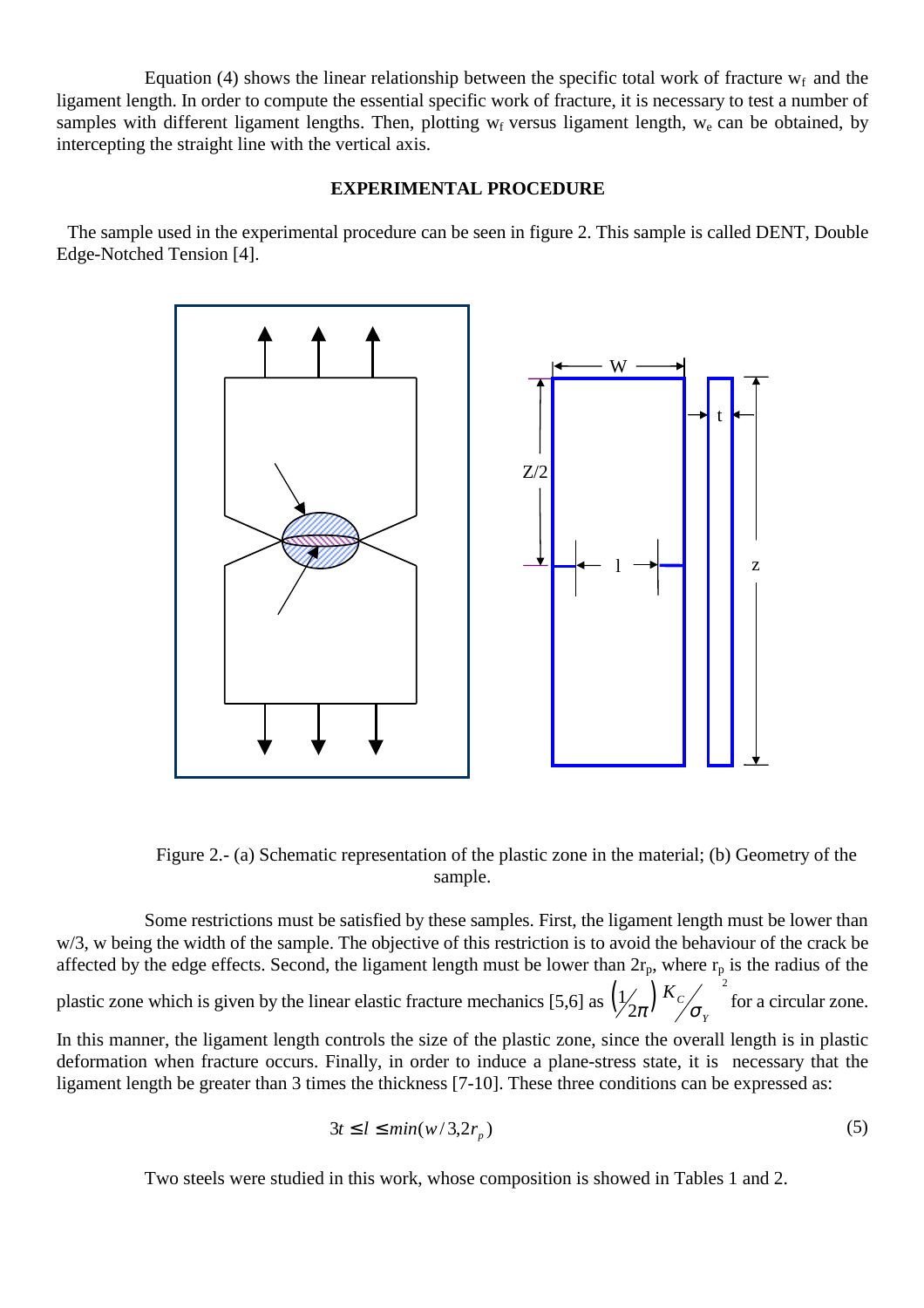| Table N <sup>o</sup> 1. Chemical composition of steel 1. |             |       |        |       |  |  |  |  |
|----------------------------------------------------------|-------------|-------|--------|-------|--|--|--|--|
| % $C$                                                    | %Mn         | % $P$ | N(ppm) | % A1  |  |  |  |  |
| 0.06-0.08                                                | $0.4 - 0.5$ | ).011 | 80-100 | 0.016 |  |  |  |  |

| Table N°2.- Chemical composition of steel 2. |       |        |        |           |  |  |  |  |
|----------------------------------------------|-------|--------|--------|-----------|--|--|--|--|
| $\%C$                                        | %Mn   | % $P$  | %S     | N(ppm)    |  |  |  |  |
| 9.121                                        | 0.549 | 0.0093 | 0.0104 | $25 - 35$ |  |  |  |  |

The metallographic analysis of both steels, see figure 3, shows a ferritic structure with carbides either inside the grain or in the grain boundaries. For steel 1, the grain size was 2.5 µm and for steel 2, the grain size was in the range 2.8 to 4.1 µm. The difference in grain size are due to the different thicknesses studied in steel 2. The mechanical properties of these steels are showed in Table 3.



Figure 3.- Microstructure corresponding to (a) Steel 1 and (b) steel 2, as can be seen at 500X in optical microscope. Etched with nital 2 for 20 seconds.

|                | E(GPa) | $\sigma_{v}$ (MPa) | UTS (MPa) | <b>Vickers</b><br><b>Hardness</b><br>$(Kg/mm^2)$ | $\frac{0}{0}$<br>elongation | <b>Thickness</b><br>(mm) |
|----------------|--------|--------------------|-----------|--------------------------------------------------|-----------------------------|--------------------------|
| <b>Steel 1</b> | 173    | 431                | 445       | 116                                              | 4.5                         | $0.18 - 0.3$             |
| <b>Steel 2</b> | 178    | 269                | 386       | 86                                               | 3.4                         | $0.4 - 1.2$              |

Table 3.- Mechanical and properties of the steel studied.

The DENT samples were tensioned in a tensile test machine, plotting the applied load against the displacement. From these data, the curve energy against displacement was constructed. To do this, it was necessary to compute the area under the load –displacement curve. The full area is the total energy for fracture. Then, the total energy for fracture was plotted against the ligament length, obtaining from the intercept to the y-axis, the value of the essential specific work of fracture for each thickness studied. Finally, the essential specific work of fracture was plotted against the thickness of the sample.

## **RESULTS**

Figure 4 shows the load-displacement curves for different ligament lengths. As can be seen in these figures, the load decreases gradually at the final of the test, according to the ductile process of fracture.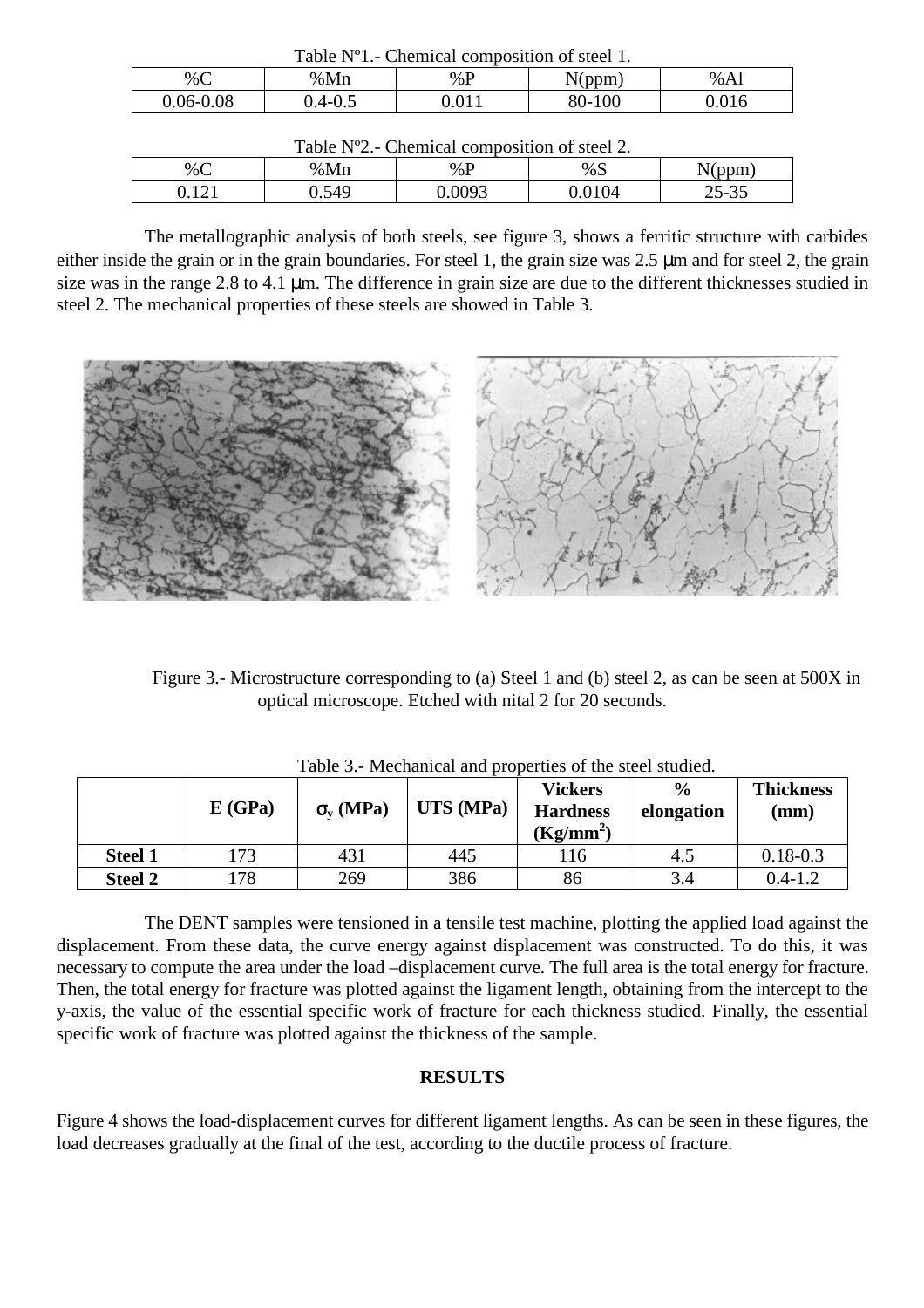

Figure 4.- Load-displacement curve for (a) steel 1; (b) steel 2.

The energy-displacement curves are showed in figure 5. In both cases, the energy increases with displacement.



Figure 5. Energy absorbed-displacement curve in fracture for (a)steel 1; (b) steel 2

The energy-ligament length curve for each material shows approximately a linear relationship, as can be deduced from figure 6. In both cases, it was extrapolated the curve for zero ligament length, in order to compute the essential specific work of fracture. This is in accordance with the methodology employed in previous works of the authors [11-15] and in particular with ESIS Protocol [6].



Figure 6. Energy absorbed against ligament length for (a) steel 1; (b) steel 2

The same curves have been obtained for different thicknesses. In figures 7, the values of the essential specific work of fracture against all thicknesses of the material studied are showed. It is possible to conclude that, in the case of steel 1, a linear relationship between essential specific work of fracture and thickness of the material seems to exist. In the case of steel 2, it is possible to conclude the same, although a great dispersion in the experimental data is observed.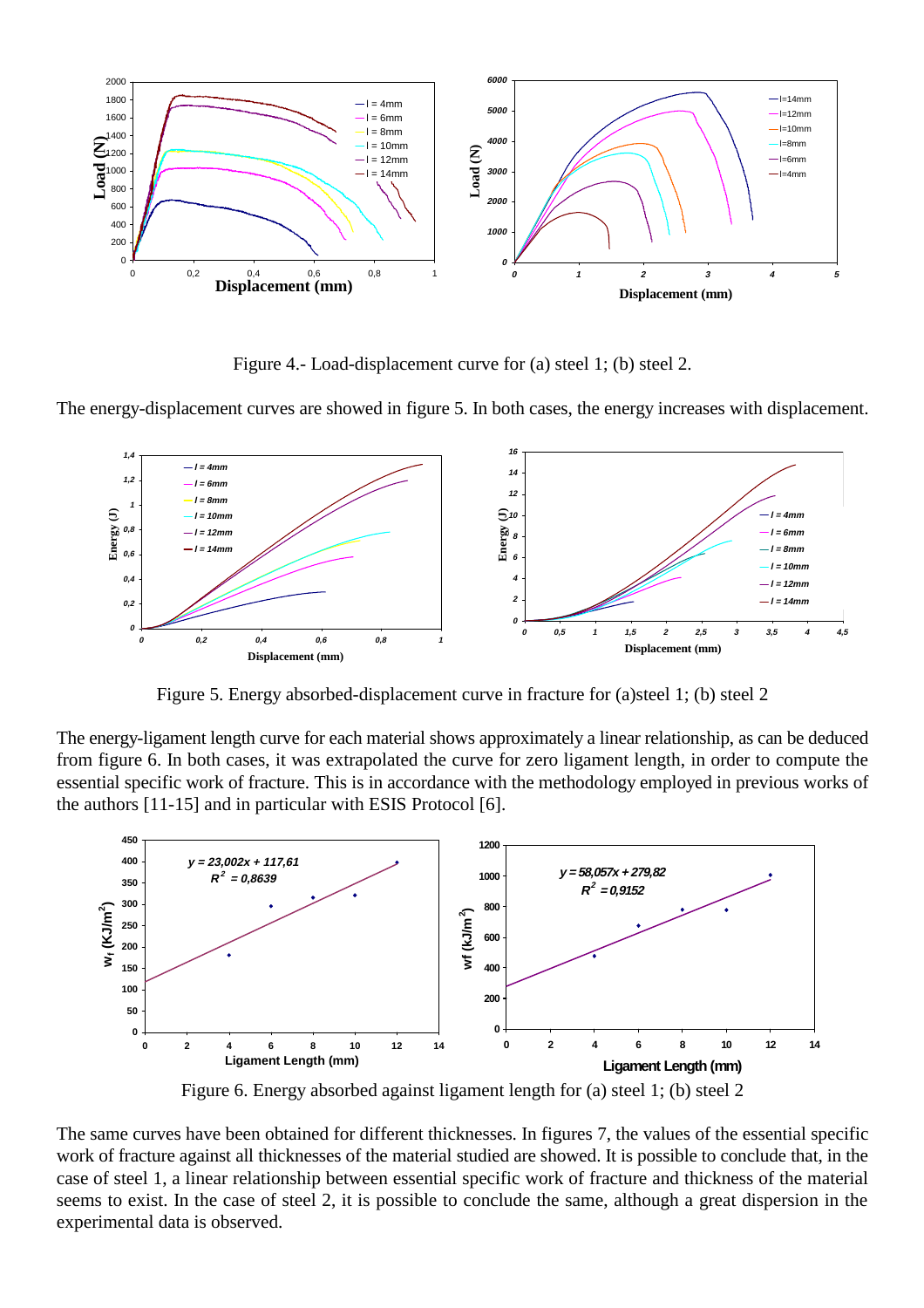

Figure 7.- Essential specific work of fracture against thickness for (a) steel 1; (b) steel 2

#### **FRACTOGRAPHY**

As can be seen in figure 8, the appearance of the fracture surface under SEM (Scanning Electron Microscopy) technique, corresponds to a typical ductile fracture. The presence of numerous dimples around voids is appreciated that make evident the ductile fracture process with a great quantity of plastic deformation. According to the fracture theory, these voids are originated by particles of second phase such as inclusions or carbides. In the cavity showed in figure 8, it is possible to observe one of these particles that in this case corresponds to a MnS inclusion, as the EDAX (Energy Dispersive Analysis X-Ray) analysis made to this zone of the sample, shows in figure 9.



Figure 8. Fractography of DENT sample of steel 1 broken in tension (a) 2000X (b) 3500X.

 These observations can be related to the microstructural aspects of both steels, which are showed in figure 3. In both cases, a predominant ferritic structure can be observed, with carbides oriented in the rolling direction. Other particles, such as MnS, were found in the material using SEM and EDAX techniques. This great number of particles, with low cohesion energy with the matrix, breaks the cohesion with the matrix under the application of load. This effect gives origin to a void that concentrates stress, producing therefore, a great quantity of deformation around the void, that accelerates the growing itself, which induces a concentration of stress and so on. Finally, this void that is growing, finds another neighbour void, producing the coalescence of themselves. As can be expected, high deformation energy must be absorbed in this process, giving to the material, a high value of toughness. The evidence of the high plasticity is in accordance with the plane-stress situation, and from the point of view of the microstructure, the presence of numerous dimples around the voids, with high value of plastic deformation can be observed.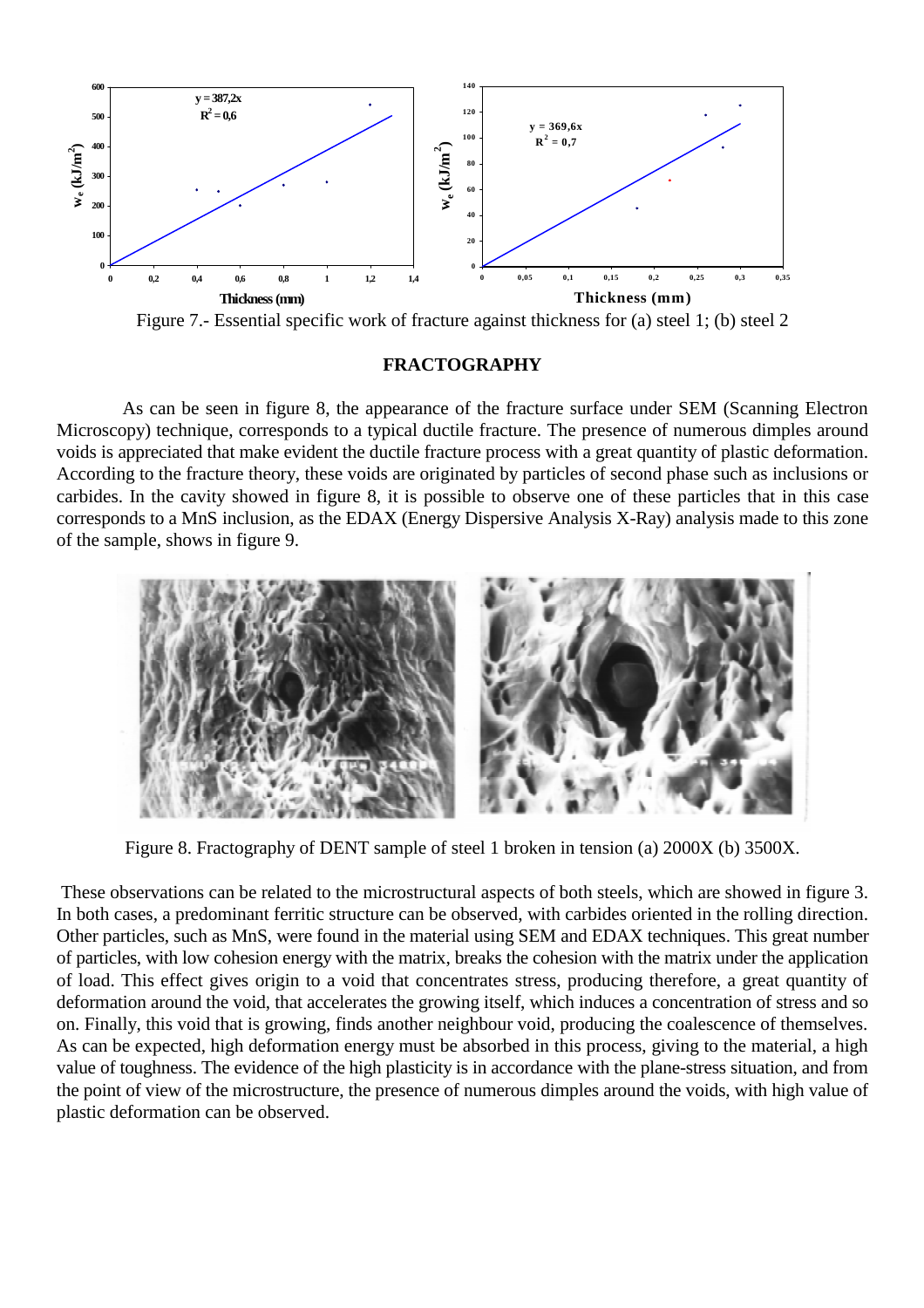

Figure 9.- EDAX analysis over the particle showed ion figure 8.

# **CONCLUSIONS**

The essential specific work of fracture has been measured on two kinds of steels, in accordance to the ESIS 1995 Protocol, in order to characterize the behavior of these materials under the Mode I fracture process.

Different thicknesses of these steels were studied in order to obtain the dependence between essential specific work of fracture and thickness, finding a nearly linear relationship between both variables.

The morphology of fracture corresponds to a typical ductile mechanism that consists of nucleation, growing and voids coalescence, with dimples surrounding the voids.

Numerous particles of, either, Fe<sub>3</sub>C or MnS, were observed which can give origin to the voids. These voids, absorb a high quantity of plastic deformation energy, that gives the high toughness value encountered in these materials.

# **ACKNOWLEDGEMENTS**

The authors gratefully acknowledge the support provided by CONICYT (Project Nº1000810), DICYT (USACH), Dirección de Investigación of Universidad Andrés Bello and Compañía Siderúrgica Huachipato (CSH), for the development of this work.

## **REFERENCES**

[1] Broeck D., Elementary Engineering Fracture Mechanics, 3<sup>rd</sup> Ed. M.N. Pub, 1982.

[2] Knott J.F., Fundamentals of Fracture Mechanics, London , Butterworths, 1973.

[3] A. Galarza, A. Martín Meizoso, J.M. Martínez Esnaola y J. Gil Sevillano, Caracterización de la Fractura de Chapas Metálicas en Tensión Plana, Anales del XIV Encuentro del Grupo Español de Fractura, Ribadesella, España, pp. 147-152. Abril, 1997.

[4] Testing Protocol for Essential Work of Fracture, Version 3, July, 1995.